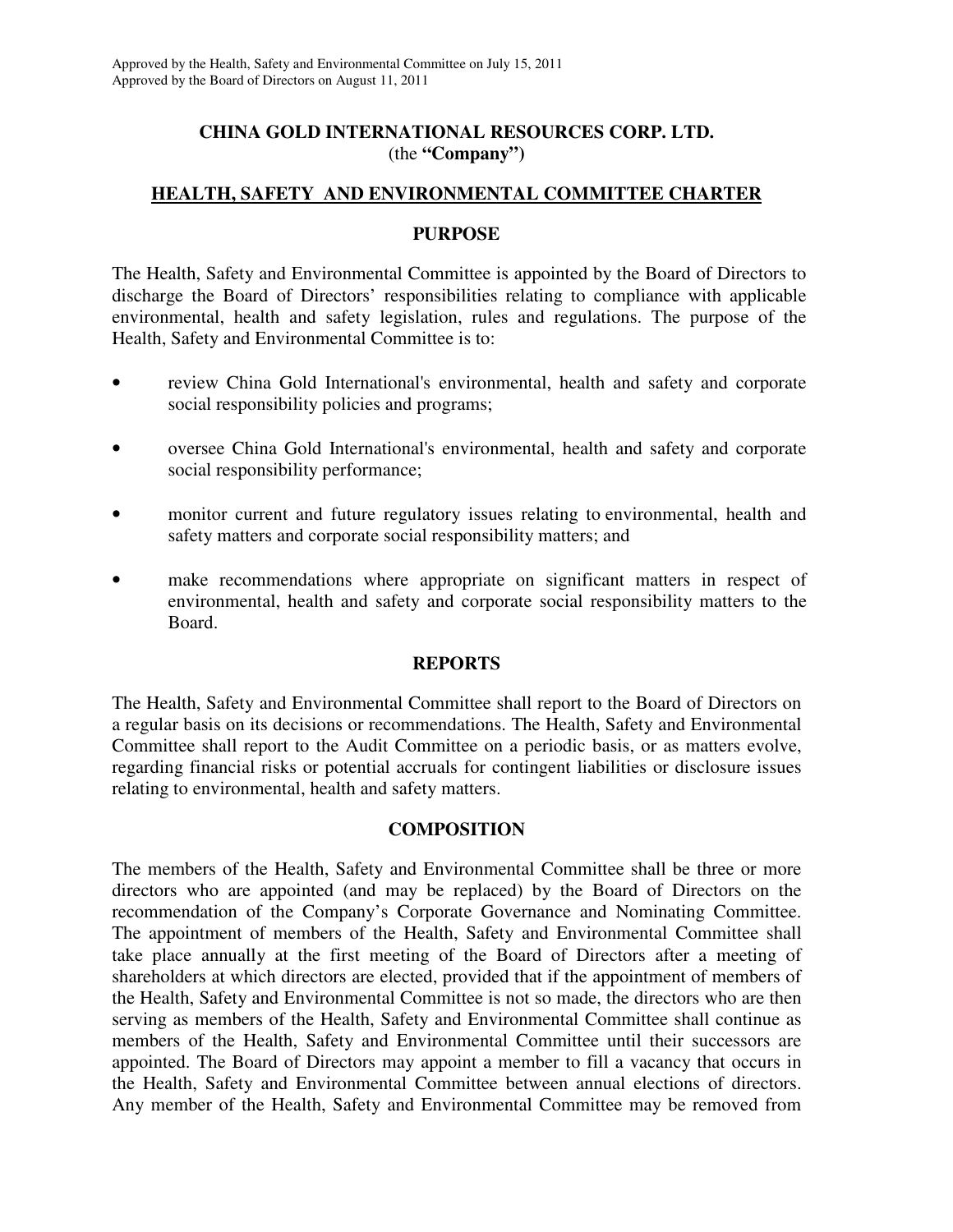the Health, Safety and Environmental Committee by a resolution of the Board of Directors. Unless the Chair is appointed by the Board of Directors, the members of the Health, Safety and Environmental Committee may designate a Chair by majority vote of the members of the Health, Safety and Environmental Committee.

Each member of the Health, Safety and Environmental Committee shall have or develop an understanding of environmental, health and safety and corporate social responsibility matters and best practices.

## **RESPONSIBILITIES**

The Health, Safety and Environmental Committee shall:

- Ensure appropriate performance targets and benchmarks are in place for the Company's health, safety and environmental obligations and in respect of corporate social responsibility.
- Ensure communication throughout the Company's organization of the importance of developing a culture of environmental responsibility and an awareness of the importance of health and safety and corporate social responsibility.
- Review with senior management the Company's goals and policies in respect of the environment, employee health and safety and corporate social responsibility, and provide oversight on the development and implementation of management systems for these goals and policies.
- Recommend to the Board the allocation and appropriation of adequate resources and systems for senior management to implement appropriate environmental, health and safety and corporate social responsibility policies, programs and systems (which should include defined standards and objectives), monitor their effectiveness and request regular, periodic reports on such programs.
- Ensure that senior management has implemented an environmental, health and safety performance measurement system and a corporate social responsibility program that can be used to provide an ongoing measure of performance and continuous improvement regarding such matters.
- Utilize the performance measurement systems and programs noted above to monitor compliance with legal requirements and internal targets, as well as to communicate a demonstrated commitment to the environment, corporate social responsibility and employee health and safety to shareholders and stakeholders, including all members of the Company's organization.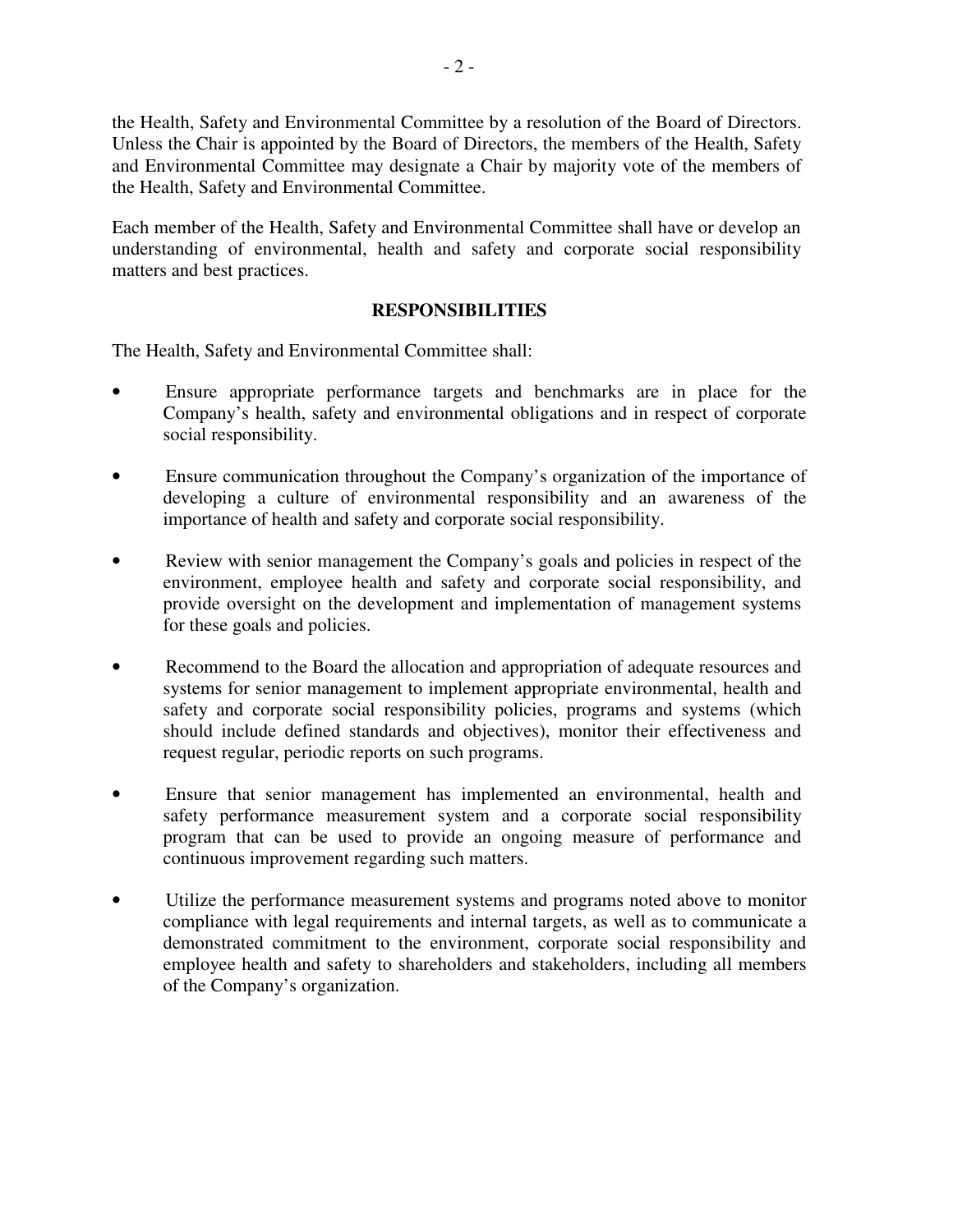- Monitor potential liabilities, changes in regulations, community expectations and technological changes which relate to environmental, health and safety and corporate social responsibility issues.
- Receive annual reports from management that include any environmental, health and safety and corporate social responsibility issues of a material nature, including details of incidents reports.

#### **MEETINGS**

The Health, Safety and Environmental Committee shall meet at least one time per year and more frequently as circumstances require. All members of the Health, Safety and Environmental Committee should strive to be at all meetings. The Health, Safety and Environmental Committee may request any member of the Company's senior management or the Company's outside advisors to attend meetings of the Health, Safety and Environmental Committee or with any members of, or other advisors to, the Health, Safety and Environmental Committee.

Quorum for the transaction of business at any meeting of the Health, Safety and Environmental Committee shall be a majority of the number of members of the Health, Safety and Environmental Committee or such greater number as the Health, Safety and Environmental Committee shall by resolution determine. The powers of the Health, Safety and Environmental Committee may be exercised at a meeting at which a quorum of the Health, Safety and Environmental Committee is present in person or by telephone or other electronic means or by a resolution signed by all members entitled to vote on that resolution at a meeting of the Health, Safety and Environmental Committee. Each member (including the Chair) is entitled to one (but only one) vote in Health, Safety and Environmental Committee proceedings.

Meetings of the Health, Safety and Environmental Committee shall be held from time to time and at such place as a member of the Health, Safety and Environmental Committee may request upon 48 hours prior notice. The notice period may be waived by a quorum of the Health, Safety and Environmental Committee.

The Health, Safety and Environmental Committee may delegate authority to individual members and subcommittees of its members where the Committee determines it is appropriate to do so.

#### **MEETING SECRETARY AND MINUTES OF MEETING**

The company secretary shall be the secretary of the Health, Safety and Environmental Committee (the "Secretary"). The Secretary or his/her delegate shall attend meetings of the Health, Safety and Environmental Committee to take minutes. In the absence of the Secretary, the members present at the meeting shall elect another person as the Secretary.

The Secretary (or his/her delegate) in attendance at the meetings of the Health, Safety and Environmental Committee shall minute in sufficient detail the proceedings and resolutions of all such meetings, including the names of those present and in attendance. The minutes